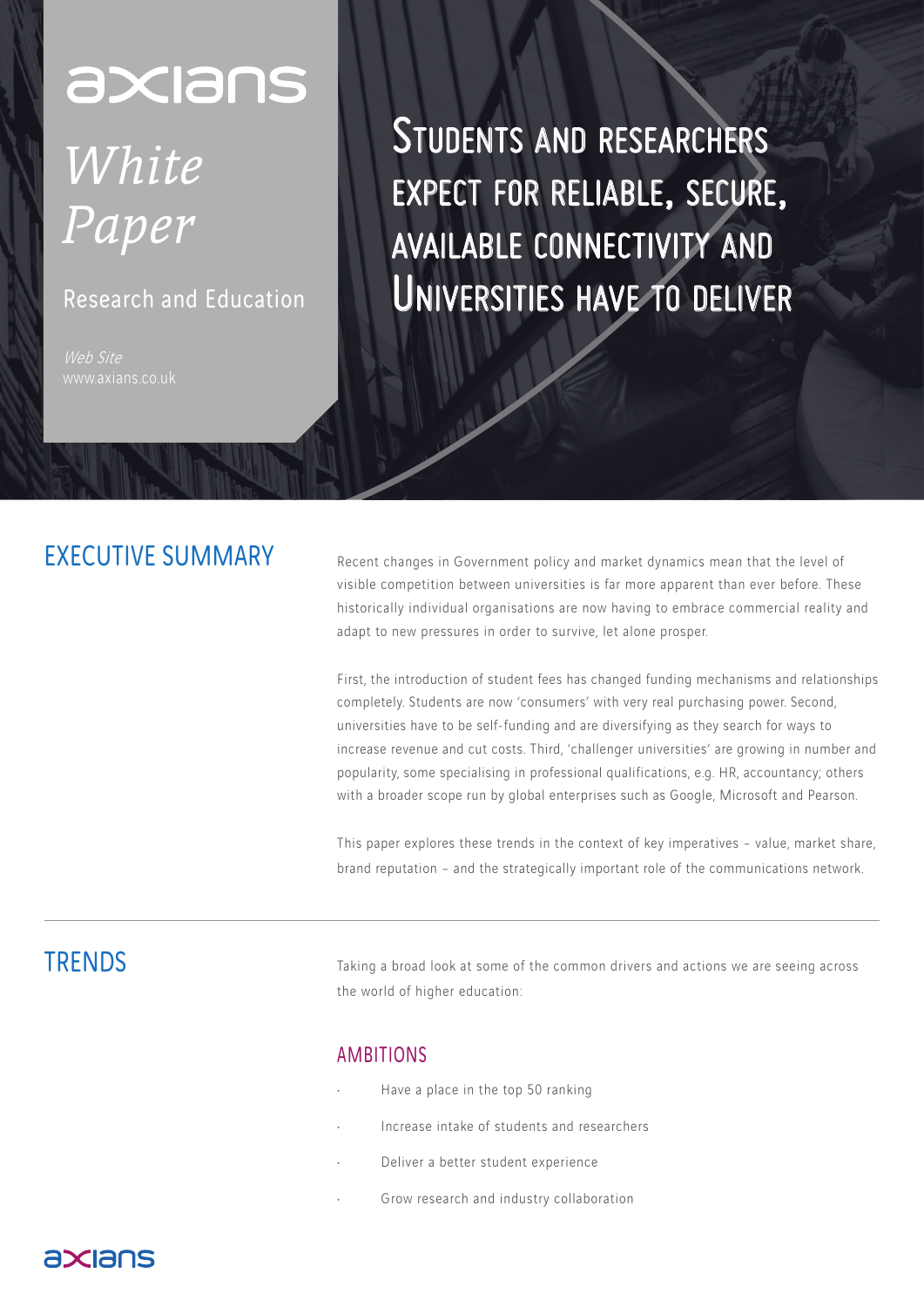# TRENDS cont'

#### ACTIONS

- Bring in private sector expertise to challenge traditional attitudes and working practices
- Build a brand through expertise in a particular subject
- Create new revenue generating opportunities
- Greater use of technology in the learning experience

Underpinning all of this is a growing recognition of the need to deliver value, firstly to students through a better learning experience and, secondly, strong support for researchers who aim to produce world-class research, often in partnership with companies.

"The business of universities in an era of exponential change must shift from simply transferring knowledge to students to providing them with access to the latest knowledge via digital platforms, developing their skill sets through mentorship, and then immersing them in situations that encourage them to probe and push the boundaries of current knowledge and practice. "

John Seely Brown, co-author of A New Culture of Learning: Cultivating the Imagination for a World of Constant Change

#### As a result, we are seeing key areas for IT services:

- Campus Wi-Fi along with an open BYOD policy is expected
- Internet-of-Things safely, securely connecting multiple device types to the network
- CyberSecurity protecting data and IP against DDoS, malware etc
- Automation portal access to services and resources
- Scalability meet growing content demand
- Collaboration capability to engage effectively with research organisations and companies around the world
- Reduce costs operational efficiencies
- Teaching and Learning issuing tablets to students for interaction in lectures, learning via online labs and video

## **VALUE**

Being non-profit organisations, universities have a particular way of identifying the value they deliver to stakeholders based on quality of service – the student experience of learning, living and being in a strong position to quickly gain employment after qualification.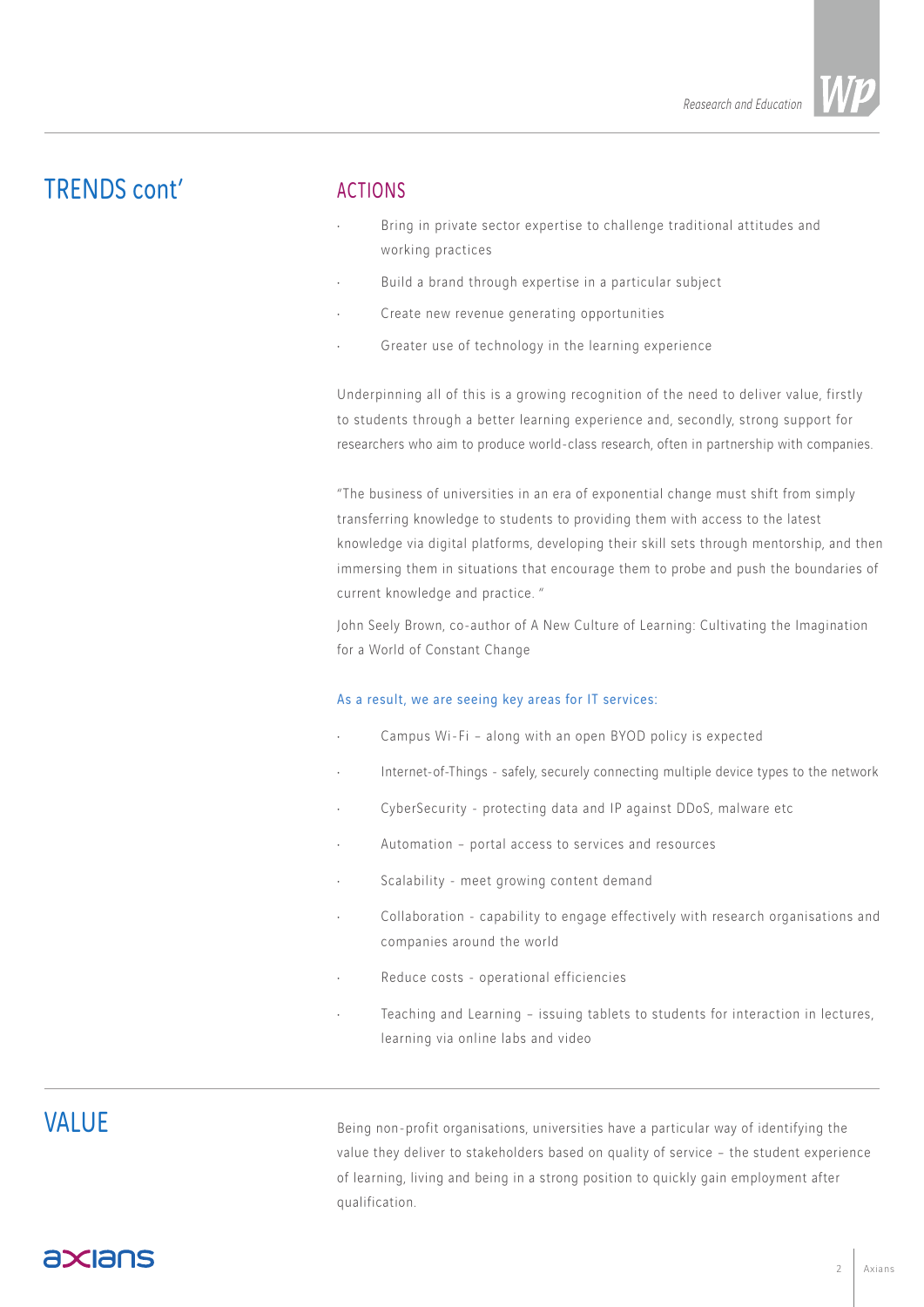*Reasearch and Education*

# VALUE cont'

So, it's less about generating profit and more about providing 'value'. Digital transformation is the force driving permanent change in the relationship and communication between universities and their customers. The Internet and the widespread use of mobile devices mean that students expect the same high service levels on campus as they would anywhere else. And they will rate a university accordingly.

In addition, with research contributing up to 25% of total revenue for some major universities, ensuring the university has a strong, clear proposition that offers researchers the best opportunities to fulfil their ambitions is essential.

Part of the challenge universities face in getting the balance between supporting students and researchers is highlighted by the increasing focus on teaching methods. A BBC article, 7th December 2016, highlights comments by Professor Dan Butin, founding Dean of the School of Education and Social Policy at Merrimack College in Massachusetts, USA who says the lecture has survived because research, not teaching, determines the success of a university and its academics. The latter are hired and promoted based on their research record, and research output plays a large role in universities' rankings in global league tables. So, there is little incentive for academics to spend time rethinking the lecture.

"We put these brilliantly educated academics in charge of classrooms because of their tremendous research records, not because they have any idea how to teach, but in fact, research and teaching are very different skills, and creating a good course is just as difficult as writing a good book."

#### [Professor Butin]

So, universities have a dilemma. They need to support researchers because of the revenue they can deliver, but if they ignore students their core purpose as places of learning starts to be undermined. Against these pressures, self-funding means that increasing revenue and reducing costs are critical for a university to be sustainable. This is where technology, in particular the network plays a major role. With the growth in data traffic being unstoppable, universities have no choice but to modernise their network infrastructure and create new capabilities that will meet the demands of their customers

# MARKET SHARE

With growing international competition, every university has to take continuous action to protect its position in the market place and, in doing so, try to build its 'share of voice' in a crowded environment.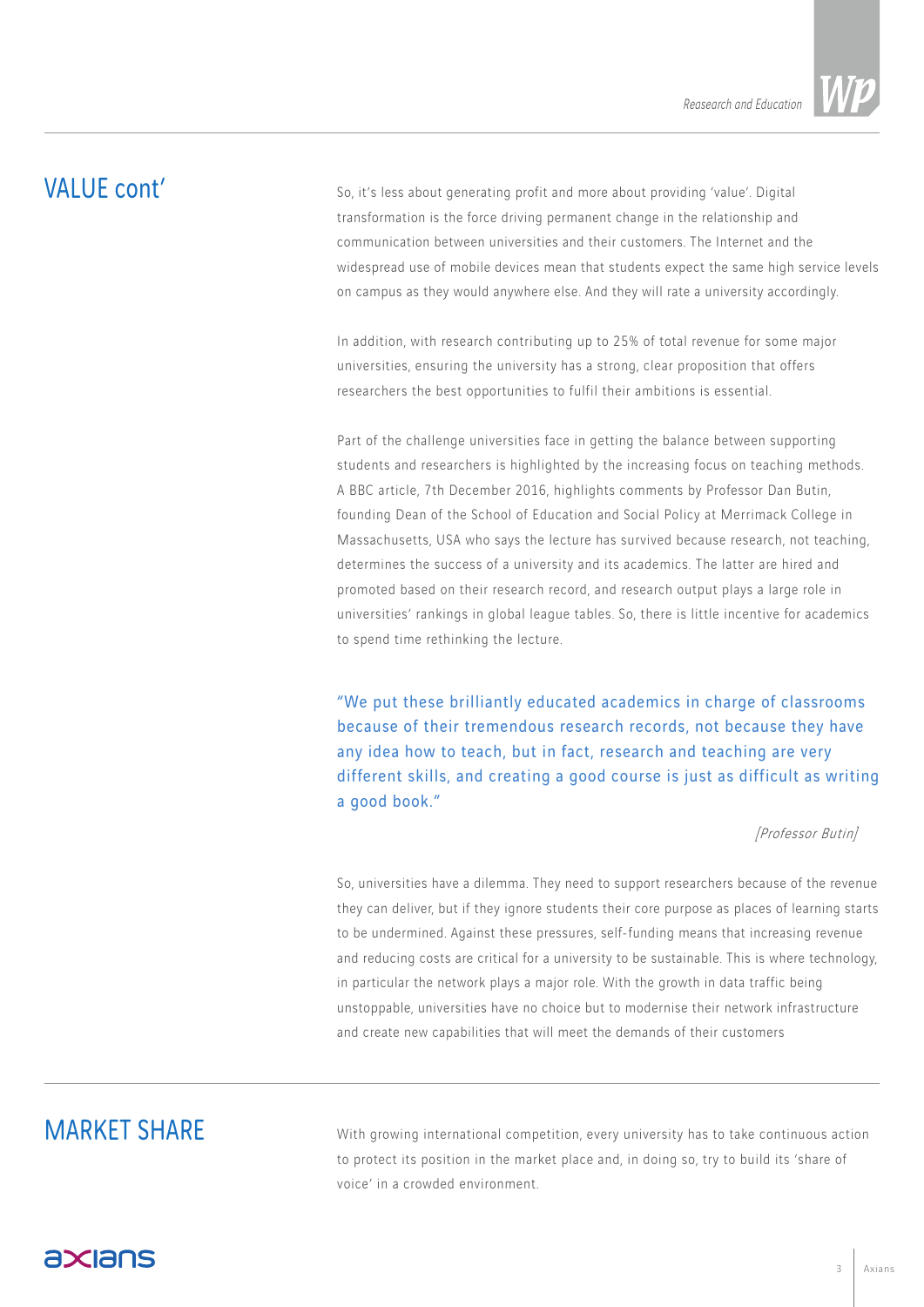# MARKET SHARE cont'

To protect market share it is vital to reduce churn, i.e. attract more students and researchers and ensure they have a good experience so they don't want to leave. To grow market share, a university has to increase the perceived value of its offering to potential students and researchers.

Digitalization has driven a shift in customer behavior with expectations rising and changing more frequently. The many and varied ways to obtain digital access and information enable students to find out what they want to know more quickly and more independently. In this age of Digital Transformation, efficiency and customer self-services are key to loyalty and this means making it easy for students to access all online facilities to help them in their studies and research. They expect the University to facilitate this and if the experience is poor, then it can quickly turn into negative opinions on social media.

#### If we then turn to changes in teaching, especially lectures and the role of technology, then the role of the network comes once again to the fore.

A leading campaigner against traditional lectures is Professor Carl Wieman, a winner of the Nobel Prize for physics. He realised that talking at students and expecting them to absorb knowledge was not helping them to learn. He replaced traditional lectures with "active learning", where he sets out a problem at the beginning of a lecture, divides students into small groups who can use mobile devices to access information, and walks between them to listen to and guide their discussions. Academic results are up and student feedback is positive.

Once again, these trends - the university online presence, changes in teaching methods – steer us back to the importance of ensuring the network has the capability to support each university's teaching and research ambitions whilst securely managing growing network data traffic.

## BRAND REPUTATION

Universities are discovering that, just as for any organisation or business, building and maintaining a positive Brand Reputation is vital to its future success. Therefore, customer satisfaction and loyalty are top priorities for universities simply because students and researchers that have good experience will tell their friends and colleagues. Human nature being what it is, poor experiences will be communicated rapidly via social media and generate negative publicity that will impact the brand.

In an IDC Educational Establishments IT Survey 2016 of IT decision-makers from 151 public or private schools in the UK, 26% identified their second biggest concern was to 'ensure a secure data and overall IT environment'. We would suggest similar levels of concern sits amongst universities.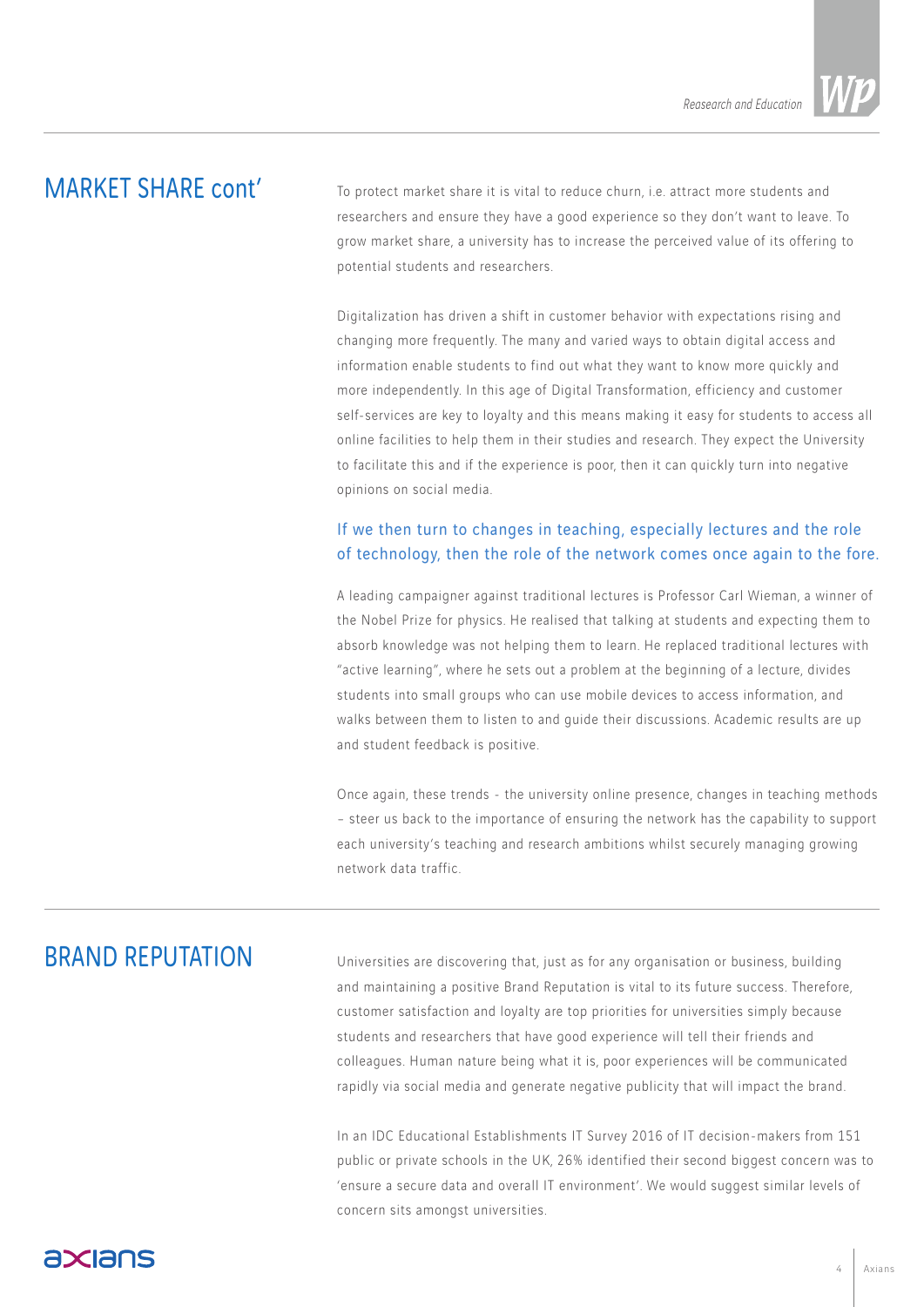# BRAND REPUTATION cont'

Hence, protecting the brand means defending confidential information - student and staff personal data, and research IP - all of which has a market value. The reality is that every organisations' online security will go wrong or be breached at some point. It is therefore vital to put in place the right technology, processes and training to mitigate the impact as quickly as possible.

| <b>KEY AREAS TO BE</b><br><b>CONSIDERED</b> | Universities are having to improve their use of technology in order to meet user expectations,<br>cut costs and give themselves a platform for future growth in a highly competitive market.                                                                                                                    |
|---------------------------------------------|-----------------------------------------------------------------------------------------------------------------------------------------------------------------------------------------------------------------------------------------------------------------------------------------------------------------|
|                                             | The following are key areas that we look at with our university customers:                                                                                                                                                                                                                                      |
| <b>SERVICE AGILITY</b>                      | Flexibility                                                                                                                                                                                                                                                                                                     |
|                                             | Offer a flexible model with configurable end-user specific services that can be tailored<br>to their individual requirements. Services tailored to the needs of a research unit and<br>supporting top researchers, e.g. high bandwidth for Medical Imaging transfer or for<br>High Performance Compute projects |
|                                             | Availability                                                                                                                                                                                                                                                                                                    |
|                                             | Improving network scale and performance (with high bandwidth) to remove congestion<br>and provide innovative services on demand will maintain high satisfaction levels<br>across students, researchers and partners                                                                                             |
|                                             | Analytics                                                                                                                                                                                                                                                                                                       |
|                                             | Monitor assets and resources by providing visibility into day-to-day online usage by<br>students and researchers aids security and identifies quality of service opportunities                                                                                                                                  |
| <b>SECURITY</b>                             | Confidence                                                                                                                                                                                                                                                                                                      |
|                                             | Reassure students and researchers that their data is secure and that if something does<br>go wrong, the University has the expertise to quickly address the issue                                                                                                                                               |
|                                             | Compliance                                                                                                                                                                                                                                                                                                      |
|                                             | Meeting industry, country and international compliance standards enables Universities<br>to ensure they are up-to-date with the latest security policy and procedures and<br>demonstrates commitment to security                                                                                                |
| <b>SPEED TO MARKET</b>                      | Innovation                                                                                                                                                                                                                                                                                                      |
|                                             | Capability to offer new services in short timescales, with flexible payment and delivery<br>across multiple device types. Being seen as a dynamic research focused organisation<br>enhances the university brand within the global research community                                                           |
| <b>REDUCE OPEX/CAPEX</b>                    | Simplification                                                                                                                                                                                                                                                                                                  |
|                                             | Automated customer self-service portals                                                                                                                                                                                                                                                                         |
|                                             | Templates to accelerate the development and refinement of designs, processes,<br>systems etc with an audit trail of changes                                                                                                                                                                                     |
|                                             | Reducing complexity and focusing on a number of building blocks to scale out a<br>network and make it easier to diagnose and resolve issues                                                                                                                                                                     |